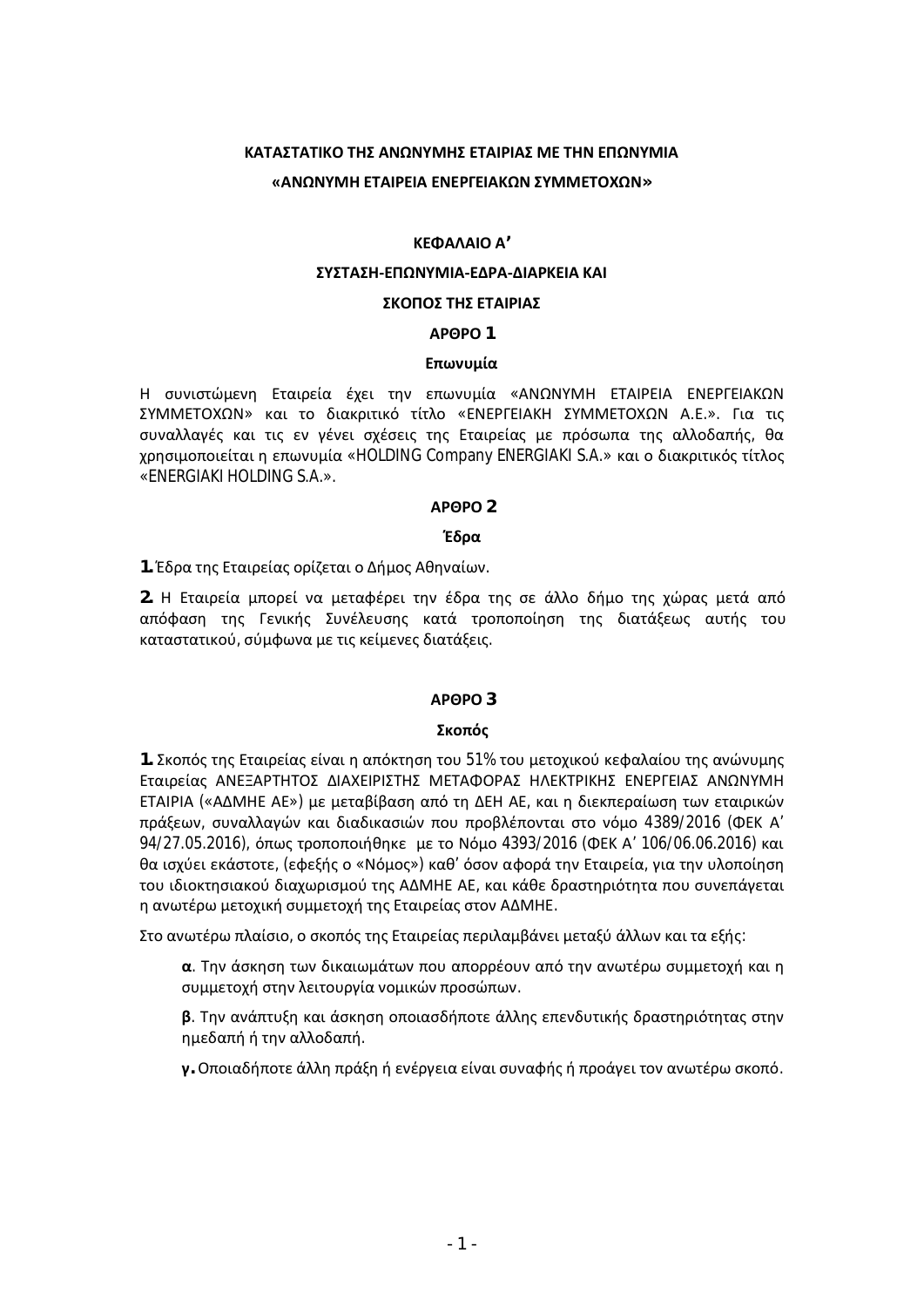2. Για την προώθηση των σκοπών της, η Εταιρεία μπορεί ιδίως:

- $\alpha$ ) να ιδρύει υποκαταστήματα στην Ελλάδα ή το εξωτερικό, θυγατρικές εταιρίες ή επιχειρήσεις και να συγκροτεί κοινοπραξίες με τον ίδιο, ταυτόσημο ή παρόμοιο σκοπό στην ημεδαπή και στην αλλοδαπή,
- **;ɴ)** ʆɲ ʍʐʅʅɸʏɹʖɸɿ ʍɸ ʉʋʉɿɲɷɼʋʉʏɸȵʏɲɿʌɸʀɲɼ ɸʋɿʖɸʀʌɻʍɻ ʉʋʉɿɲʍɷɼʋʉʏɸ ʅʉʌʔɼʎ, νεοϊδρυόμενη, λειτουργούσα ή μη, με παρεμφερή σκοπό, στην ημεδαπή και την αλλοδαπή,
- $\alpha$  να συνεργάζεται με οποιοδήποτε τρόπο και να συνάπτει κάθε είδους συμφωνίες με οποιοδήποτε φυσικό ή νομικό πρόσωπο ή οργανισμό,
- $(δ)$  να εγγυάται και να προκαλεί την έκδοση εγγυητικών επιστολών υπέρ της Εταιρείας με τους περιορισμούς του άρθρου 23<sup>α</sup> κ.ν. 2190/1920, και
- $\epsilon$ ) να συμμετέχει σε διαγωνισμούς του Δημοσίου ή Ιδιωτικού Τομέα.

### **ȰɆȺɆɃ 4**  Διάρκεια

1. Η διάρκεια της Εταιρείας ορίζεται σε τριάντα (30) χρόνια και αρχίζει από την καταχώρηση στο Γενικό Εμπορικό Μητρώο (Γ.Ε.ΜΗ.) του παρόντος καταστατικού και της διοικητικής απόφασης για τη σύστασή της.

2. Η διάρκεια της Εταιρείας μπορεί να παραταθεί με απόφαση της Γενικής Συνέλευσης των μετόχων.

# **ȾȵɌȰȿȰȻɃȲ'**

### **ȰɆȺɆɃ 5**

### **Μετοχικό Κεφάλαιο**

Το Μετοχικό Κεφάλαιο της Εταιρείας ορίσθηκε σε τετρακόσια ενενήντα ένα εκατομμύρια οχτακόσιες σαράντα χιλιάδες (491.840.000) ευρώ και καταβλήθηκε ολόκληρο σύμφωνα με τα οριζόμενα λεπτομερώς στο άρθρο 30 του παρόντος, διαιρείται, δε, σε διακόσια τριάντα δύο εκατομμύρια (232.000.000) ονομαστικές μετοχές, ονομαστικής αξίας δύο ευρώ και δώδεκα λεπτών (2,12) εκάστης.

### **ȰɆȺɆɃ 6**

### **Μετοχές, Ομολογίες**

1. Οι μετοχές της Εταιρείας είναι κοινές, ονομαστικές και αδιαίρετες, η δε Εταιρεία μόνο ένα ιδιοκτήτη κάθε μιας αναγνωρίζει. Όλοι οι εξ αδιαιρέτου συγκύριοι μετοχής ή oποιουδήποτε τίτλου ή οι κεκτημένοι δικαιώματα σ' αυτά, καθώς και αυτοί που έχουν την επικαρπία ή την ψιλή κυριότητα, δεν μπορούν να αντιπροσωπεύονται στην Εταιρεία παρά μόνο από ένα και το αυτό πρόσωπο, που θα ορίζεται με συμφωνία ή με οποιονδήποτε άλλο νόμιμο τρόπο.

2. Η Εταιρεία δεν υποχρεούται στην έκδοση μετοχικών τίτλων. Η απόδειξη της μετοχικής ιδιότητας γίνεται αποκλειστικά με βάση τα στοιχεία του Ειδικού Βιβλίου Μετόχων που τηρείται στην έδρα της Εταιρείας. Έναντι της Εταιρείας μέτοχος θεωρείται όποιος είναι εγγεγραμμένος στο παραπάνω Βιβλίο. Στο Βιβλίο αυτό καταχωρούνται τα πλήρη στοιχεία των μετόχων σύμφωνα με τις νόμιμες διατάξεις, ο αριθμός των μετοχών που κατέχει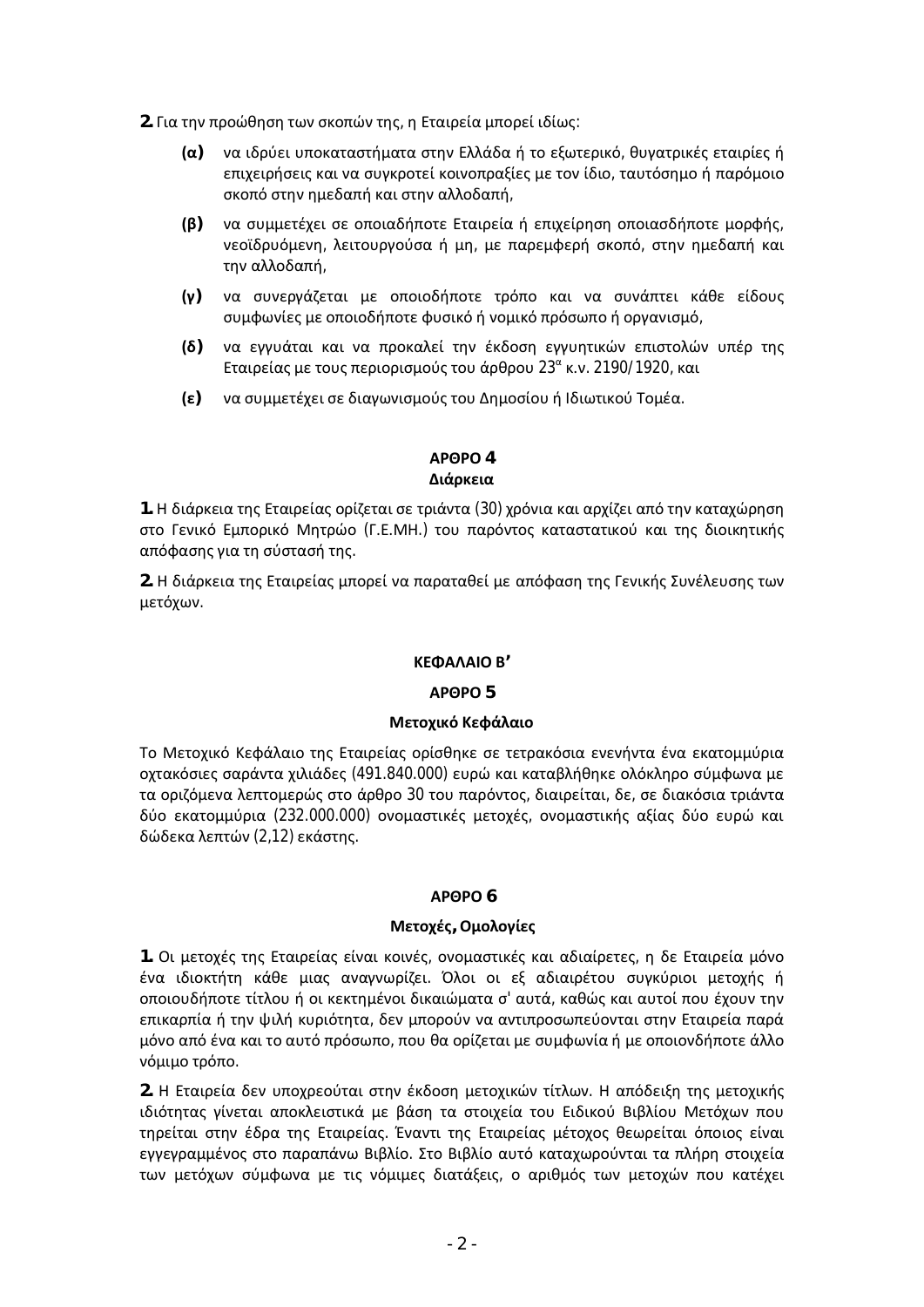έκαστος αυτών και η ονομαστική τους αξία. Οι μέτοχοι υποχρεούνται εντός εύλογου χρονικού διαστήματος δέκα (10) ημερών, όπως κοινοποιούν εγγράφως στο αρμόδιο όργανο της Εταιρείας οποιαδήποτε μεταβολή των στοιχείων που καταχωρούνται στο Ειδικό Βιβλίο Μετόχων.

3. Η μεταβίβαση των ονομαστικών μετοχών γίνεται με εγγραφή στο Βιβλίο Μετόχων της Εταιρείας, χρονολογούμενη και υπογραφόμενη από τον μεταβιβάζοντα μέτοχο και τον προς ον η μεταβίβαση ή τους πληρεξουσίους τους μετά την τήρηση της κατά το νόμο απαιτούμενης διαδικασίας μεταβίβασης.

### **ȾȵɌȰȿȰȻɃȳ'**

### **METOXOI**

### **ȰɆȺɆɃ 7**

### Δικαιώματα μετόχων

1. Οι μέτοχοι ασκούν τα σχετικά με τη διοίκηση της Εταιρείας δικαιώματά τους με τη συμμετοχή τους στη Γενική Συνέλευση.

2. Κάθε μετοχή παρέχει δικαίωμα μιας ψήφου στη Γενική Συνέλευση.

3. Σε κάθε περίπτωση αύξησης του μετοχικού κεφαλαίου ή έκδοσης ομολογιών με δικαίωμα μετατροπής τους σε μετοχές, παρέχεται το δικαίωμα προτίμησης σε ολόκληρο το νέο κεφάλαιο υπέρ των κατά την εποχή της έκδοσης μετόχων της Εταιρείας ανάλογα με τη συμμετοχή τους στο υφιστάμενο μετοχικό κεφάλαιο και σύμφωνα με τις νόμιμες διατάξεις.

4. Κάθε μέτοχος, οπουδήποτε και αν κατοικεί, θεωρείται ότι έχει νόμιμη κατοικία στην πόλη της έδρας της Εταιρείας και εφαρμόζεται γι' αυτόν η Ελληνική νομοθεσία αναφορικά με τις σχέσεις του με την Εταιρεία.

# **ȰɆȺɆɃ 8**

### Δικαιώματα μειοψηφίας

1. Σε περίπτωση αίτησης μετόχων, που εκπροσωπούν το ένα εικοστό (1/20) του καταβεβλημένου μετοχικού κεφαλαίου, το Διοικητικό Συμβούλιο είναι υποχρεωμένο να συγκαλεί έκτακτη Γενική Συνέλευση των μετόχων, ορίζοντας ημέρα συνεδρίασής της, που να μην απέχει περισσότερο από σαράντα πέντε (45) ημέρες από την ημέρα που επιδόθηκε η αίτηση στον Πρόεδρο του Διοικητικού Συμβουλίου. Στην αίτηση πρέπει να προσδιορίζεται με ακρίβεια το αντικείμενο της ημερησίας διατάξεως.

2. Με αίτηση μετόχων, που εκπροσωπούν το ένα εικοστό (1/20) του καταβεβλημένου μετοχικού κεφαλαίου, το Διοικητικό Συμβούλιο υποχρεούται να εγγράψει στην ημερήσια διάταξη Γενικής Συνέλευσης που έχει ήδη συγκληθεί, πρόσθετα θέματα, εάν η σχετική αίτηση περιέλθει στο Διοικητικό Συμβούλιο τουλάχιστον δεκαπέντε (15) ημέρες πριν από τη Γενική Συνέλευση. Τα πρόσθετα θέματα πρέπει να δημοσιεύονται ή να γνωστοποιούνται, με ευθύνη του Διοικητικού Συμβουλίου, κατά το άρθρο 26 κ.ν. 2190/1920, επτά (7) τουλάχιστον ημέρες πριν από τη Γενική Συνέλευση.

3. Με αίτηση μετόχου ή μετόχων, που εκπροσωπούν το ένα εικοστό (1/20) του καταβεβλημένου μετοχικού κεφαλαίου, ο Πρόεδρος της Συνέλευσης είναι υποχρεωμένος να αναβάλει μία μόνο φορά τη λήψη αποφάσεων από τη Γενική Συνέλευση, Τακτική ή Έκτακτη, για όλα ή ορισμένα θέματα ορίζοντας ημέρα συνέχισης της συνεδρίασης για τη λήψη τους, αυτήν που ορίζεται στην αίτηση των μετόχων, η οποία όμως δεν μπορεί να απέχει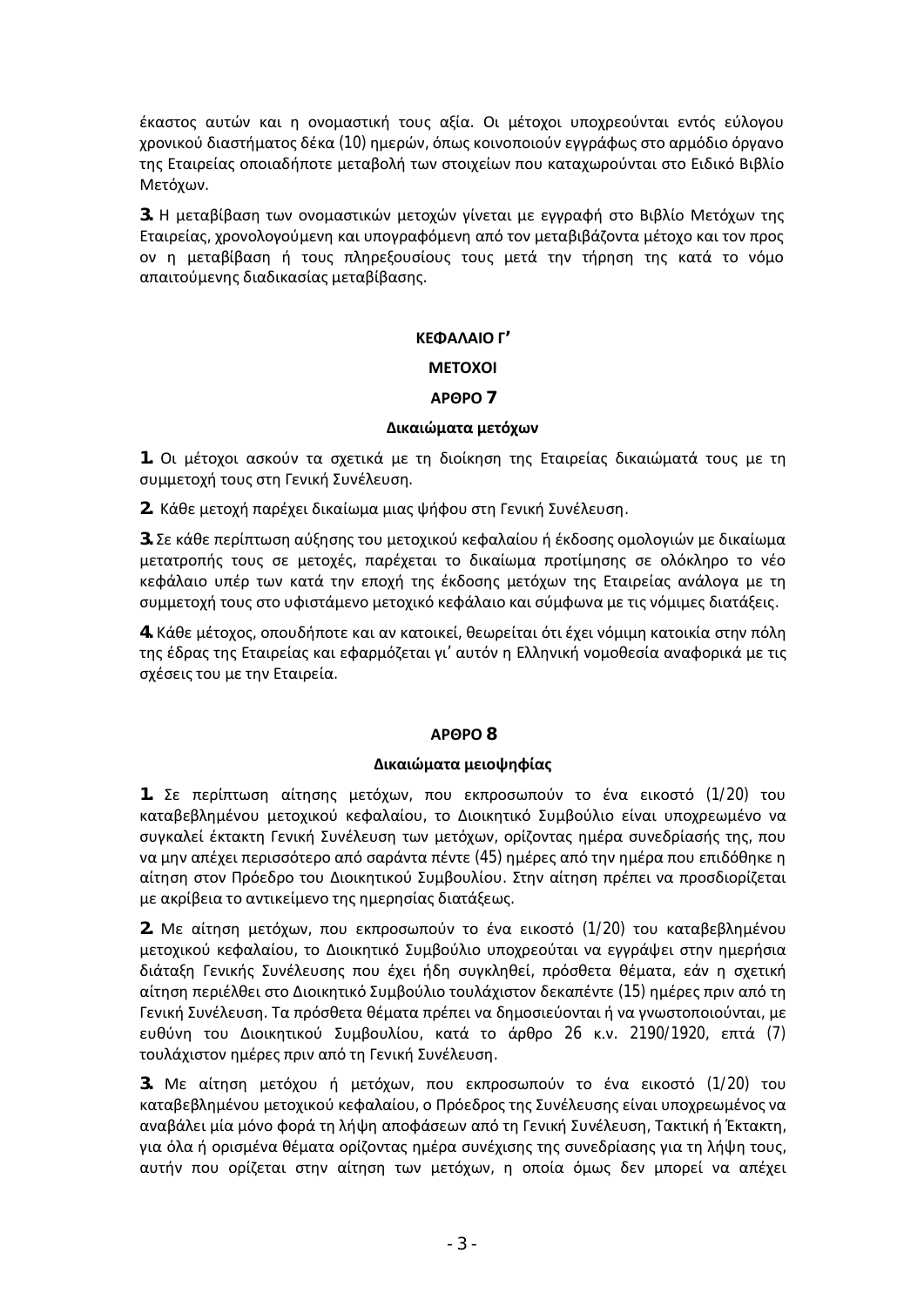περισσότερο από τριάντα (30) ημέρες από την ημέρα της αναβολής. Η μετ' αναβολή Γενική Συνέλευση αποτελεί συνέχιση της προηγούμενης και δεν απαιτείται η επανάληψη των διατυπώσεων δημοσίευσης της πρόσκλησης των μετόχων, σε αυτήν δε μπορούν να μετάσχουν και νέοι μέτοχοι, τηρουμένων των σχετικών διατάξεων του κ.ν. 2190/1920.

4. Μετά από αίτηση οποιουδήποτε μετόχου που υποβάλλεται στην Εταιρεία πέντε (5) τουλάχιστον πλήρεις ημέρες πριν από τη Γενική Συνέλευση, το Διοικητικό Συμβούλιο υποχρεούται να παρέχει στη Γενική Συνέλευση τις αιτούμενες συγκεκριμένες πληροφορίες για τις υποθέσεις της Εταιρείας, στο μέτρο που είναι χρήσιμες για την πραγματική εκτίμηση των θεμάτων της ημερήσιας διάταξης, δυνάμενο να απαντήσει ενιαία σε αιτήσεις μετόχων με το ίδιο περιεχόμενο. Υποχρέωση παροχής πληροφοριών δεν υφίσταται εφόσον οι σχετικές πληροφορίες έχουν αναρτηθεί στην ιστοσελίδα της Εταιρείας, ιδίως με τη μορφή ερωτήσεων και απαντήσεων. Επίσης, σε περίπτωση αίτησης μετόχων που εκπροσωπούν το ένα εικοστό (1/20) του καταβεβλημένου μετοχικού κεφαλαίου το Διοικητικό Συμβούλιο είναι υποχρεωμένο να ανακοινώνει στη Γενική Συνέλευση, εφόσον είναι Τακτική, τα ποσά που μέσα στην τελευταία διετία καταβλήθηκαν για οποιαδήποτε αιτία από την Εταιρεία σε κάθε μέλος του Διοικητικού Συμβουλίου ή στους Διευθυντές της, καθώς και κάθε άλλη παροχή της Εταιρείας στα πρόσωπα αυτά από οποιαδήποτε αιτία ή σύμβαση της Εταιρείας που καταρτίσθηκε με τα ίδια πρόσωπα. Και στις δύο περιπτώσεις, το Διοικητικό Συμβούλιο μπορεί να αρνηθεί να δώσει τις πληροφορίες που του ζητούνται για αποχρώντα λόγο, αναγράφοντας τη σχετική αιτιολογία στα πρακτικά.

5. Σε περίπτωση αίτησης μετόχων, που εκπροσωπούν το ένα πέμπτο (1/5) του καταβεβλημένου μετοχικού κεφαλαίου, η οποία υποβάλλεται στην Εταιρεία μέσα στην προθεσμία της προηγούμενης παραγράφου, το Διοικητικό Συμβούλιο έχει την υποχρέωση να δώσει σε αυτούς κατά τη Γενική Συνέλευση ή αν προτιμάει πριν από αυτή σε εκπρόσωπό τους, πληροφορίες σχετικά με την πορεία των εταιρικών υποθέσεων και την περιουσιακή κατάσταση της Εταιρείας. Το Διοικητικό Συμβούλιο μπορεί να αρνηθεί να δώσει τις πληροφορίες που του ζητούνται για αποχρώντα ουσιώδη λόγο, αναγράφοντας τη σχετική αιτιολογία στα πρακτικά.

6. Στις περιπτώσεις του τελευταίου εδαφίου των παραγράφων 4 και 5 αυτού του άρθρου, oποιαδήποτε αμφισβήτηση ως προς το βάσιμο ή μη της αιτιολογίας άρνησης παροχής των πληροφοριών επιλύεται από το αρμόδιο Μονομελές Πρωτοδικείο της έδρας της Εταιρείας κατά την προβλεπόμενη από το νόμο διαδικασία. Με την ίδια απόφαση το Δικαστήριο υποχρεώνει και την Εταιρεία να παράσχει τις πληροφορίες που αρνήθηκε.

7. Σε περίπτωση αίτησης μετόχων που εκπροσωπούν το ένα εικοστό (1/20) του καταβεβλημένου μετοχικού κεφαλαίου η λήψη απόφασης για οποιοδήποτε θέμα της ημερησίας διατάξεως της Γενικής Συνέλευσης γίνεται με ονομαστική κλήση.

8. Οι μέτοχοι που ασκούν τα δικαιώματα του άρθρου αυτού, οφείλουν να αποδεικνύουν την μετοχική τους ιδιότητα και τον αριθμό των μετοχών που κατέχουν κατά την άσκηση του σχετικού δικαιώματος, με οποιονδήποτε πρόσφορο τρόπο και σύμφωνα με τις σχετικές νόμιμες διατάξεις.

9. Μέτοχοι της Εταιρείας που εκπροσωπούν το ένα εικοστό (1/20) του καταβεβλημένου μετοχικού κεφαλαίου έχουν δικαίωμα να ζητούν έλεγχο της Εταιρείας από το Μονομελές Πρωτοδικείο της περιφέρειας της έδρας της, το οποίο δικάζει κατά την προβλεπόμενη από το νόμο διαδικασία και διατάσσει τον έλεγχο, στην περίπτωση που συντρέχουν οι προβλεπόμενες από το νόμο προϋποθέσεις. Η αίτηση ελέγχου πρέπει να υποβάλλεται εντός τριών (3) ετών από την έγκριση των οικονομικών καταστάσεων της χρήσης, εντός της οποίας τελέστηκαν οι καταγγελλόμενες πράξεις.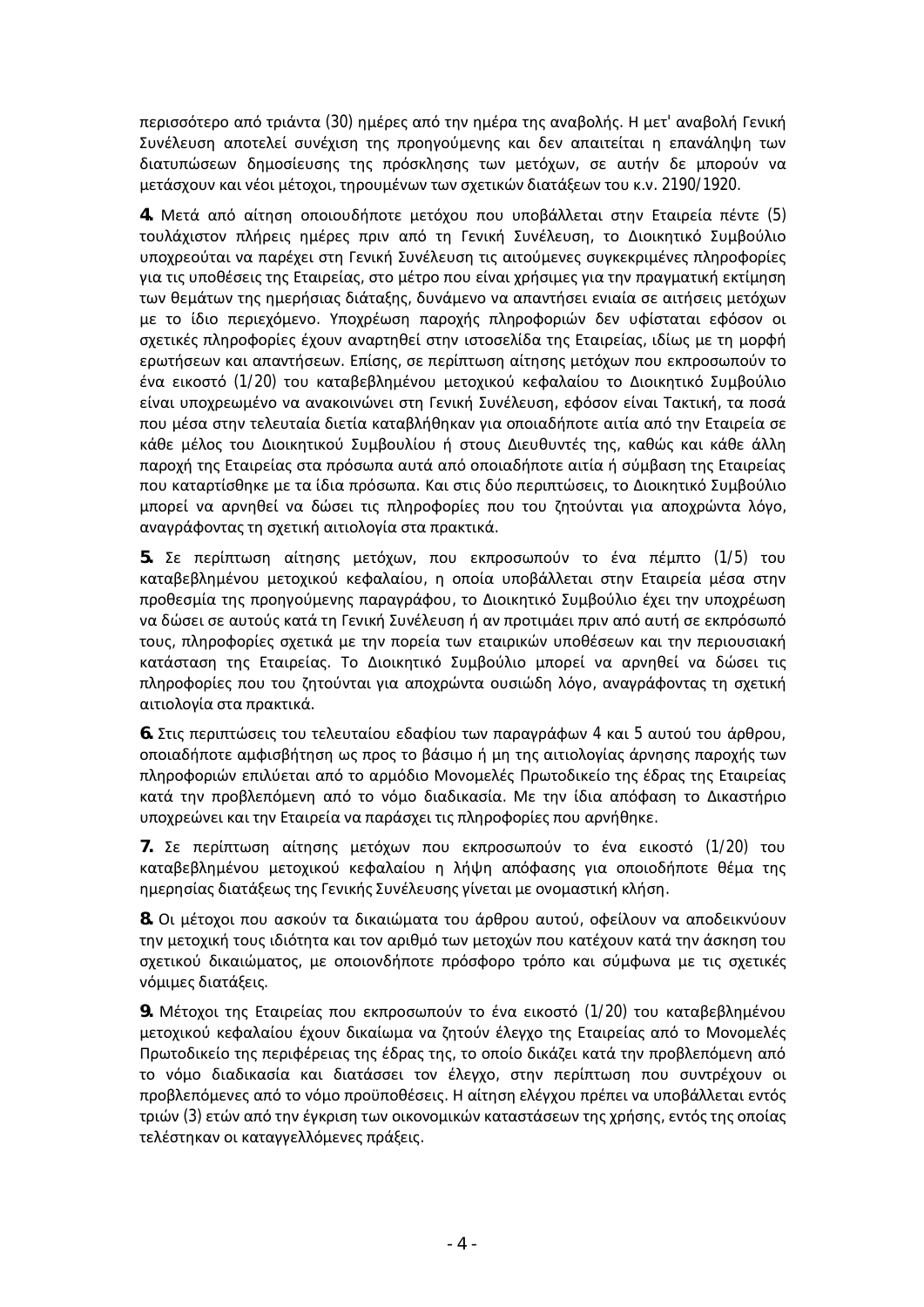**10. Μέτοχοι της Εταιρείας που εκπροσωπούν το ένα πέμπτο (1/5) του καταβεβλημένου** μετοχικού κεφαλαίου έχουν το δικαίωμα να ζητήσουν έλεγχο της Εταιρείας από το κατά την προηγούμενη παράγραφο αρμόδιο Δικαστήριο, εφόσον από την όλη πορεία των εταιρικών υποθέσεων πιθανολογείται ότι η διοίκηση των εταιρικών υποθέσεων δεν ασκείται όπως ɛπιβάλλει η χρηστή και συνετή διαχείριση.

11. Οι μέτοχοι που ασκούν το δικαίωμα των παραγράφων 9 και 10 του παρόντος άρθρου πρέπει, κατά την ημερομηνία υποβολής της αίτησης για έκτακτο έλεγχο ενώπιον του αρμοδίου Δικαστηρίου, να αποδεικνύουν ότι κατέχουν τις μετοχές που τους δίνουν το δικαίωμα να ζητήσουν τον έλεγχο, σύμφωνα με τις νόμιμες διατάξεις.

### **ȾȵɌȰȿȰȻɃȴ'**

### **ΓΕΝΙΚΗ ΣΥΝΕΛΕΥΣΗ**

### **ȰɆȺɆɃ 9**

### **Αρμοδιότητα της Γενικής Συνέλευσης**

Η Γενική Συνέλευση των μετόχων της Εταιρείας είναι το ανώτατο όργανό της και δικαιούται να αποφασίζει για κάθε υπόθεση που αφορά την Εταιρεία. Είναι δε η μόνη αρμόδια να αποφασίζει επί θεμάτων που ορίζει ρητά ο νόμος. Οι νόμιμες αποφάσεις της δεσμεύουν και τους μετόχους που απουσιάζουν ή διαφωνούν.

### **ȰɆȺɆɃ 10**

### Σύγκληση Γενικής Συνέλευσης

1. Η Γενική Συνέλευση των μετόχων συγκαλείται από το Διοικητικό Συμβούλιο και συνέρχεται τακτικά τουλάχιστον μια (1) φορά το χρόνο, πάντοτε μέσα στο πρώτο εξάμηνο από τη λήξη κάθε εταιρικής χρήσης, στην έδρα της Εταιρείας ή σε άλλο τόπο, σύμφωνα με τις νόμιμες διατάξεις.

2. Το Διοικητικό Συμβούλιο μπορεί να συγκαλεί σε έκτακτη συνεδρίαση τη Γενική Συνέλευση των μετόχων όταν το κρίνει σκόπιμο, ιδίως κατόπιν υποβολής σχετικής αίτησης από μετόχους της μειοψηφίας σύμφωνα με τα οριζόμενα στο παρόν καταστατικό. Η Γενική Συνέλευση αποφασίζει έγκυρα, με την επιφύλαξη των οριζομένων στις σχετικές διατάξεις του κ.ν. 2190/1920, μόνο επί θεμάτων που περιλαμβάνονται ρητά στην ημερήσια διάταξη.

3. Οι προσκλήσεις στη Γενική Συνέλευση των μετόχων, όπως και η πιστοποίηση των μετόχων για τη συμμετοχή τους στη Γενική Συνέλευση γίνονται όπως ο νόμος ορίζει.

4. Πριν τη Γενική Συνέλευση οι μέτοχοι έχουν τα δικαιώματα που προβλέπονται στον K.V. 2190/1920.

### **ȰɆȺɆɃ 11**

# **Απλή Απαρτία και Πλειοψηφία Γενικής Συνέλευσης**

1. Η Γενική Συνέλευση βρίσκεται σε απαρτία και συνεδριάζει έγκυρα στα θέματα της ημερήσιας διάταξης όταν εκπροσωπείται σε αυτήν τουλάχιστον το 1/5 του καταβεβλημένου μετοχικού κεφαλαίου.

Εάν δεν συντελεσθεί τέτοια απαρτία στην πρώτη συνεδρίαση, συνέρχεται επαναληπτική Συνέλευση μέσα σε είκοσι (20) ημέρες από την ημέρα της συνεδρίασης που ματαιώθηκε, χωρίς πρόσκληση, εφόσον η αρχική πρόσκληση αναφέρει υποχρεωτικά τις προβλεπόμενες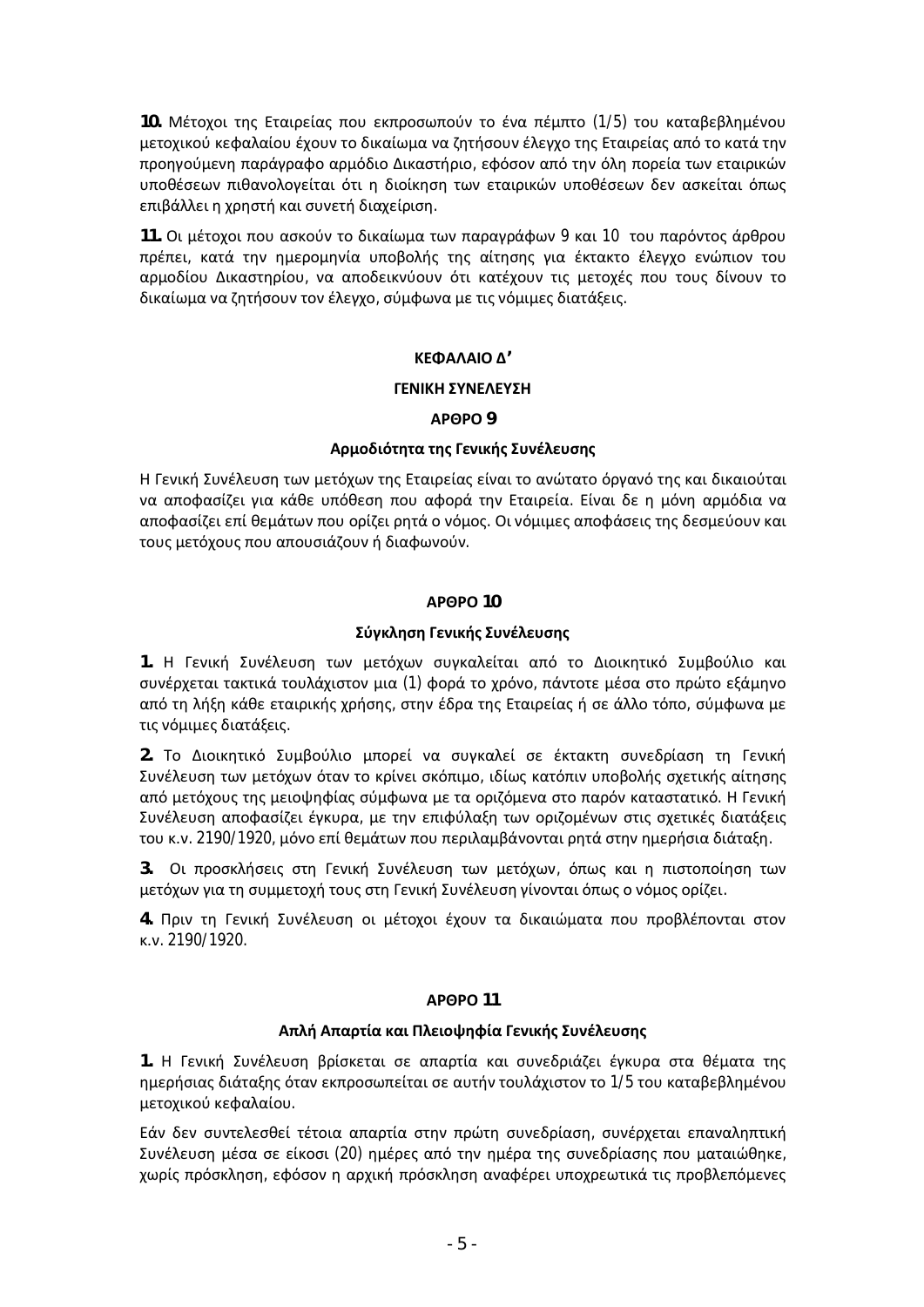στο νόμο πληροφορίες για την επαναληπτική συνεδρίαση που θα λάβει χώρα σε περίπτωση μη επίτευξης απαρτίας και υπό την προϋπόθεση ότι μεσολαβούν τουλάχιστον δέκα (10) πλήρεις ημέρες ανάμεσα στη ματαιωθείσα συνεδρίαση και την επαναληπτική. Η επαναληπτική συνέλευση αυτή βρίσκεται σε απαρτία και συνεδριάζει έγκυρα για τα θέματα της αρχικής ημερήσιας διάταξης οποιοδήποτε και αν είναι το ποσοστό του καταβεβλημένου μετοχικού κεφαλαίου που εκπροσωπείται σε αυτήν.

2. Οι αποφάσεις της Γενικής Συνέλευσης λαμβάνονται με απόλυτη πλειοψηφία των ψήφων που εκπροσωπούνται σε αυτήν, με την επιφύλαξη των διατάξεων του άρθρου 12 του παρόντος Καταστατικού και των εφαρμοστέων διατάξεων του κ.ν. 2190/1920.

### **ȰɆȺɆɃ 12**

### **Εξαιρετική Απαρτία και Πλειοψηφία Γενικής Συνέλευσης**

1. Εξαιρετικά η Γενική Συνέλευση βρίσκεται σε απαρτία και συνεδριάζει έγκυρα επί των θεμάτων της ημερήσιας διάταξης εάν εκπροσωπούνται σε αυτή τα δύο τρίτα (2/3) του καταβεβλημένου μετοχικού κεφαλαίου, προκειμένου για αποφάσεις που αφορούν:

**α**) Συγχώνευση, παράταση της διάρκειας ή διάλυση, διάσπαση, μετατροπή, αναβίωση της Εταιρείας, καθώς και άλλες πράξεις ή μετασχηματισμούς που ενέχουν, άμεσα ή έμμεσα, παρόμοια αποτελέσματα, περιλαμβανόμενης και της μεταβίβασης σημαντικού μέρους της εταιρικής περιουσίας, εκτός από την κατά το άρθρο 78 του κ.ν. 2190/1920 απορρόφηση ανώνυμης Εταιρείας από άλλη ανώνυμη Εταιρεία που κατέχει το 100% των μετοχών της.

**β**) Μεταβολή της εθνικότητας της Εταιρείας

γ) Μεταβολή του αντικειμένου της επιχείρησης της Εταιρείας

δ) Αύξηση ή μείωση του μετοχικού κεφαλαίου εκτός από τις περιπτώσεις που προβλέπονται από διατάξεις νόμων ή που γίνονται με κεφαλαιοποίηση αποθεματικών.

**ε)** Έκδοση δανείου με ομολογίες σύμφωνα με τις διατάξεις των άρθρων 3ª και 3β του κ.ν. 2190/1920, όπως ισχύει.

**στ**) Μεταβολή του τρόπου διάθεσης των κερδών.

 $\zeta$ ) Αύξηση των υποχρεώσεων των μετόχων.

**η) Σε κάθε άλλη περίπτωση για την οποία απαιτείται από το νόμο ή το καταστατικό η** απαρτία του παρόντος άρθρου.

2. Αν δεν συντελεστεί η απαρτία της προηγούμενης παραγράφου στην πρώτη συνεδρίαση, μέσα σε είκοσι (20) ημέρες από τη συνεδρίαση αυτή και χωρίς πρόσκληση, εφόσον η αρχική πρόσκληση αναφέρει υποχρεωτικά τις προβλεπόμενες στο νόμο πληροφορίες για την περίπτωση μη επίτευξης απαρτίας και υπό την προϋπόθεση ότι μεσολαβούν τουλάχιστον δέκα (10) πλήρεις ημέρες ανάμεσα στη ματαιωθείσα συνεδρίαση και την επαναληπτική, συνέρχεται πρώτη επαναληπτική συνέλευση που βρίσκεται σε απαρτία και συνεδριάζει έγκυρα επί των θεμάτων της αρχικής ημερησίας διατάξεως όταν σε αυτή εκπροσωπείται τουλάχιστον το ένα δεύτερο (1/2) του καταβεβλημένου μετοχικού κεφαλαίου.

3. Αν δεν συντελεσθεί και αυτή η απαρτία συνέρχεται, σύμφωνα με τα οριζόμενα στην παρ. 2 του παρόντος άρθρου, δεύτερη επαναληπτική συνέλευση, η οποία βρίσκεται σε απαρτία και συνεδριάζει έγκυρα επί των θεμάτων της αρχικής ημερησίας διατάξεως όταν σε αυτήν εκπροσωπείται το προβλεπόμενο στις διατάξεις του άρθρου 29 παρ. 4 ποσοστό του καταβεβλημένου μετοχικού κεφαλαίου.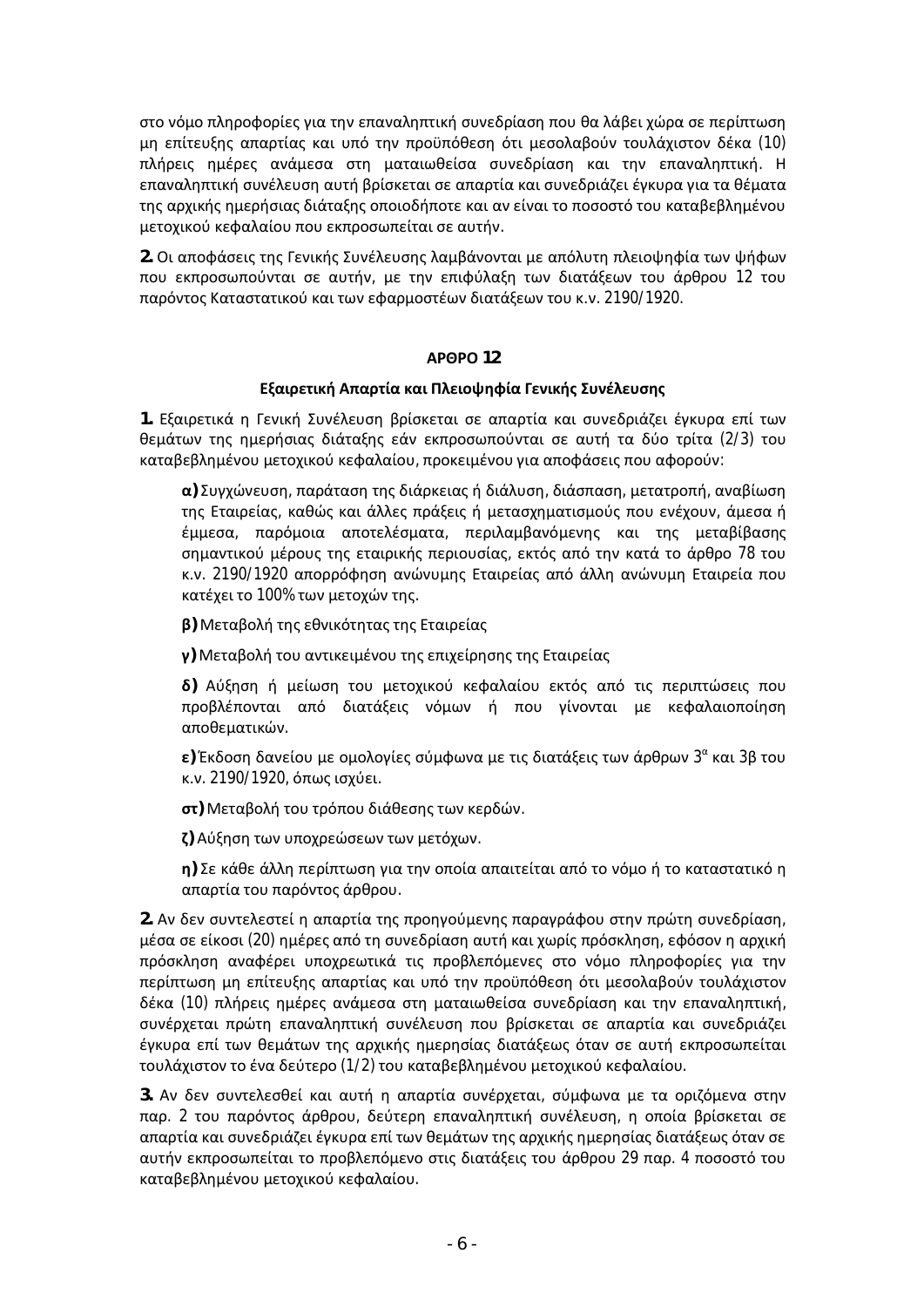4. Οι ανωτέρω αποφάσεις της Γενικής Συνέλευσης λαμβάνονται δια πλειοψηφίας των 2/3 των ψήφων που εκπροσωπούνται σε αυτή.

### **ȰɆȺɆɃ 13**

### $\Pi$ ρόεδρος – Γραμματέας Γενικής Συνέλευσης

1. Στη Γενική Συνέλευση προεδρεύει ο Πρόεδρος του Διοικητικού Συμβουλίου, εκτός εάν οι παριστάμενοι μέτοχοι εκλέξουν μεταξύ τους Πρόεδρο της Συνελεύσεως. Σε περίπτωση κωλύματος του Προέδρου του Διοικητικού Συμβουλίου προεδρεύει ο Αντιπρόεδρος του Διοικητικού Συμβουλίου της Εταιρείας.

2. Χρέη Γραμματέα και ψηφολέκτη εκτελεί προσωρινά όποιος ορίζεται από τον Πρόεδρο μεταξύ των παρόντων μετόχων ή των πληρεξουσίων τους μέχρι να εκλεγεί από τους παριστάμενους μετόχους το τακτικό Προεδρείο αυτής. Ο Πρόεδρος και ο Γραμματέας μπορεί να είναι και πληρεξούσιοι μετόχων.

### **ȰɆȺɆɃ 14**

### **Θέματα συζήτησης. Πρακτικά Γενικής Συνέλευσης**

1. Οι συζητήσεις και οι αποφάσεις της Γενικής Συνέλευσης περιορίζονται στα θέματα που αναγράφονται στην ημερήσια διάταξη, εκτός εάν οι παριστάμενοι μέτοχοι προτείνουν την προσθήκη νέων, ομόφωνα.

2. Για τα θέματα που συζητούνται και αποφασίζονται στη Γενική Συνέλευση τηρούνται και δημοσιεύονται πρακτικά σύμφωνα με τις νόμιμες διατάξεις. Αν στη συνέλευση παρίσταται μόνο ένας μέτοχος, είναι υποχρεωτική η παρουσία συμβολαιογράφου, ο οποίος προσυπογράφει τα πρακτικά της Γενικής Συνέλευσης.

3. Τα αντίγραφα και τα αποσπάσματα των πρακτικών επικυρώνονται από τον Πρόεδρο του Διοικητικού Συμβουλίου ή τον αναπληρωτή του.

### **ȰɆȺɆɃ 15**

### Aπαλλαγή Μελών του Διοικητικού Συμβουλίου και Ελεγκτών

Μετά την έγκριση των ετήσιων οικονομικών καταστάσεων, η Γενική Συνέλευση με ειδική ψηφοφορία που ενεργείται με ονομαστική κλήση, αποφαίνεται για την απαλλαγή των μελών του Διοικητικού Συμβουλίου και των ελεγκτών από κάθε ευθύνη για αποζημίωση. Τα μέλη του Διοικητικού Συμβουλίου και οι υπάλληλοι της Εταιρείας ψηφίζουν μόνο με τις μετοχές τους ή με μετοχές άλλων μετόχων, εφόσον πληρούνται οι νόμιμες προϋποθέσεις ειδικής εξουσιοδότησης με ρητές και συγκεκριμένες οδηγίες ψήφου.

# **ȾȵɌȰȿȰȻɃȵ'**

# **ΔΙΟΙΚΗΤΙΚΟ ΣΥΜΒΟΥΛΙΟ**

# **ȰɆȺɆɃ 16**

### Σύνθεση και Θητεία του Διοικητικού Συμβουλίου

1. Η Εταιρεία διοικείται από το Διοικητικό Συμβούλιο που αποτελείται από τρία (3) έως πέντε (5) μέλη. Ως μέλη του Διοικητικού Συμβουλίου δύνανται να ορίζονται μέτοχοι, τρίτοι ή νομικά πρόσωπα. Στην τελευταία περίπτωση, το νομικό πρόσωπο υποχρεούται να ορίσει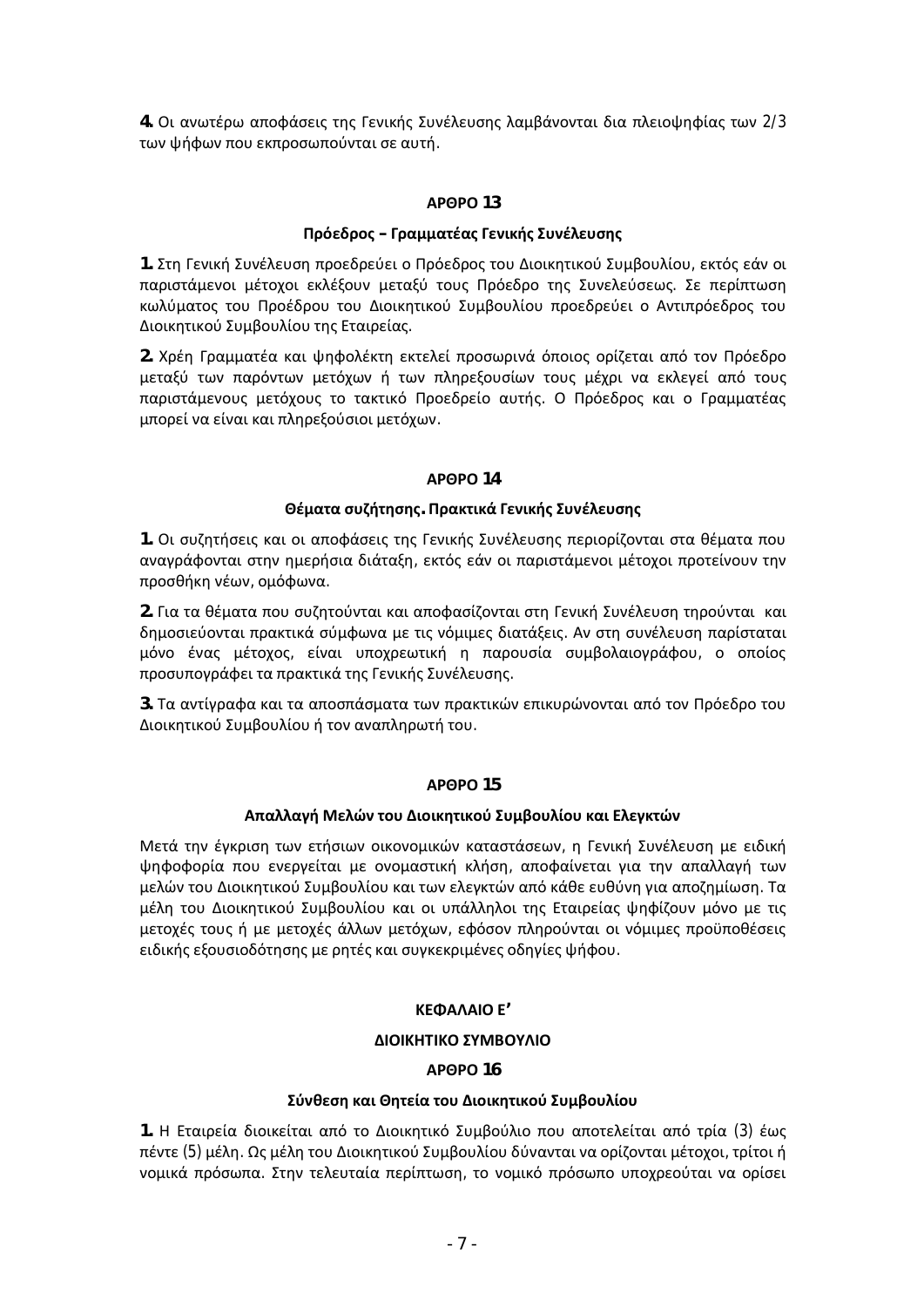ένα φυσικό πρόσωπο για την άσκηση των εξουσιών του ως μέλους του Διοικητικού Συμβουλίου.

2. Τα μέλη του Διοικητικού Συμβουλίου εκλέγονται από τη Γενική Συνέλευση των μετόχων της Εταιρείας για τρία (3) έτη με θητεία που παρατείνεται αυτόματα μέχρι την πρώτη Τακτική Γενική Συνέλευση μετά τη λήξη της θητείας τους, η οποία δεν μπορεί να υπερβεί το ένα έτος.

3. Τα μέλη του Διοικητικού Συμβουλίου, μέτοχοι ή μη, είναι πάντοτε επανεκλέξιμοι και ελεύθερα ανακλητοί.

4. Αν κενωθούν για οποιονδήποτε λόγο θέσεις μελών Διοικητικού Συμβουλίου και δεν είναι εφικτή η αναπλήρωσή τους από τα εκλεγέντα από τη Γενική Συνέλευση αναπληρωματικά μέλη, τότε τα υπόλοιπα μέλη, εφόσον είναι τουλάχιστον τρία (3), εκλέγουν τον ή τους αντικαταστάτες τους για το υπόλοιπο της θητείας του μέλους που αντικαθίσταται. Η απόφαση της εκλογής υποβάλλεται στη δημοσιότητα του άρθρου 7β του κ.ν. 2190/1920 και ανακοινώνεται από το Διοικητικό Συμβούλιο στην αμέσως προσεχή Γενική Συνέλευση, η oποία μπορεί να αντικαταστήσει τους εκλεγέντες, ακόμα και αν δεν έχει αναγραφεί σχετικό θέμα στην ημερήσια διάταξη. Τα εναπομείναντα μέλη μπορούν εναλλακτικά να συνεχίσουν τη διαχείριση και την εκπροσώπηση της Εταιρείας και χωρίς την αντικατάσταση των ελλειπόντων μελών, εφόσον δεν είναι λιγότερα από τρία (3). Σε κάθε περίπτωση, τα εναπομείναντα μέλη του Διοικητικού Συμβουλίου, ανεξάρτητα από τον αριθμό τους, μπορούν να προβούν σε σύγκληση Γενικής Συνέλευσης με αποκλειστικό σκοπό την εκλογή νέου Διοικητικού Συμβουλίου.

### **ȰɆȺɆɃ 17**

# **Εξουσία και Αρμοδιότητες του Διοικητικού Συμβουλίου**

1. Το Διοικητικό Συμβούλιο αποφασίζει για κάθε θέμα που αφορά στη διοίκηση της Εταιρείας, στη διαχείριση των εταιρικών υποθέσεων ή στη διαχείριση και διάθεση της εταιρικής περιουσίας, με εξαίρεση μόνο τα θέματα που, σύμφωνα με τις διατάξεις του Νόμου ή του παρόντος Καταστατικού, υπάγονται στην αποκλειστική αρμοδιότητα της Γενικής Συνέλευσης, καθώς και εκείνα για τα οποία έχει ήδη αποφασίσει η Γενική Συνέλευση.

2. Το Διοικητικό Συμβούλιο εκπροσωπεί την Εταιρεία στα Δικαστήρια και εξωδίκως καθώς και σε κάθε γενικά πράξη και συναλλαγή που τείνει στην επιδίωξη του σκοπού της.

3. Το Διοικητικό Συμβούλιο μπορεί να αναθέτει, ολικά ή μερικά, σε ένα ή περισσότερα από τα μέλη του ή σε έναν ή περισσότερους από τους υπαλλήλους της Εταιρείας ή εν γένει σε τρίτα πρόσωπα / μη μέλη αυτού τις εξουσίες του, εκτός εάν άλλως ορίζεται από τις νόμιμες διατάξεις.

4. Για την έγκυρη ανάληψη υποχρεώσεων από την Εταιρεία απαιτούνται τουλάχιστον δύο (2) υπογραφές, σύμφωνα με όσα ειδικότερα ορίζονται κάθε φορά από το Διοικητικό Συμβούλιο.

5. Πράξεις του Διοικητικού Συμβουλίου, ακόμα και αν είναι εκτός εταιρικού σκοπού, δεσμεύουν την Εταιρεία έναντι των τρίτων, εκτός αν αποδειχθεί ότι ο τρίτος γνώριζε την υπέρβαση του εταιρικού σκοπού ή όφειλε να τη γνωρίζει. Δεν συνιστά απόδειξη μόνη η τήρηση των διατυπώσεων δημοσιότητας ως προς το καταστατικό της Εταιρείας ή τις τροποποιήσεις του. Περιορισμοί της εξουσίας του Διοικητικού Συμβουλίου από το καταστατικό ή από απόφαση της Γενικής Συνέλευσης δεν αντιτάσσονται στους καλόπιστους τρίτους, ακόμα και αν έχουν υποβληθεί στις διατυπώσεις δημοσιότητας.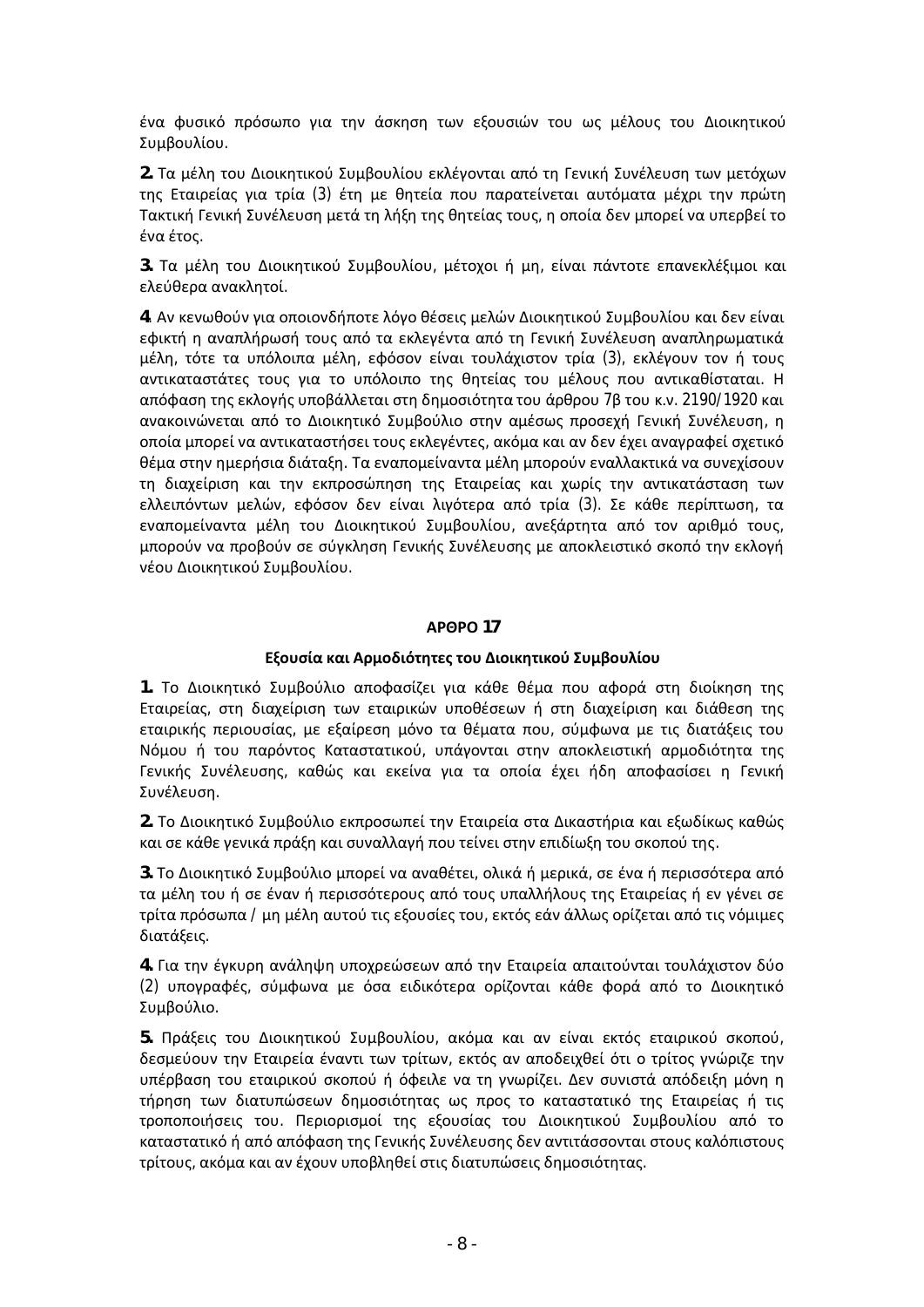### Συγκρότηση του Διοικητικού Συμβουλίου

1. Το Διοικητικό Συμβούλιο αμέσως μετά την εκλογή του συνέρχεται και συγκροτείται σε σώμα, εκλέγοντας τον Πρόεδρο και τον Αντιπρόεδρό του.

2. Το Διοικητικό Συμβούλιο μπορεί να εκλέγει έναν ή δύο Διευθύνοντες Συμβούλους από τα μέλη του καθορίζοντας, συγχρόνως, και τις αρμοδιότητές τους, καθορίζει δε και εξουσιοδοτεί τα πρόσωπα που υπογράφουν στο όνομα και για λογαριασμό της Εταιρείας δεσμεύοντας αυτήν.

3. Ο Πρόεδρος του Διοικητικού Συμβουλίου διευθύνει τις συνεδριάσεις. Τον Πρόεδρο όταν απουσιάζει ή κωλύεται, αναπληρώνει σε όλη την έκταση των αρμοδιοτήτων του ο Aντιπρόεδρος και αυτόν όταν κωλύεται, μετά από απόφαση του Διοικητικού Συμβουλίου, ο Διευθύνων Σύμβουλος.

### **ȰɆȺɆɃ 19**

### **Σύνκληση του Διοικητικού Συμβουλίου**

1. Το Διοικητικό Συμβούλιο συνεδριάζει ύστερα από πρόσκληση του Προέδρου ή του αναπληρωτή του κάθε φορά που ο νόμος, το καταστατικό ή οι ανάγκες της Εταιρείας το απαιτούν στην έδρα της Εταιρείας, ή σε άλλο τόπο στην ημεδαπή ή στην αλλοδαπή, εφόσον παρίστανται ή αντιπροσωπεύονται όλα τα μέλη του και κανένα δεν αντιλέγει στην πραγματοποίηση της συνεδρίασης και στη λήψη των αποφάσεων.

2. Η πρόσκληση γνωστοποιείται στα μέλη δύο (2) τουλάχιστον εργάσιμες ημέρες πριν από τη συνεδρίαση. Στην πρόσκληση πρέπει να αναφέρονται με σαφήνεια και τα θέματα της ημερήσιας διάταξης, διαφορετικά η λήψη αποφάσεων επιτρέπεται μόνον εφόσον παρίστανται ή αντιπροσωπεύονται όλα τα μέλη του Διοικητικού Συμβουλίου και κανείς δεν αντιλέγει στη λήψη αποφάσεων.

3. Το Διοικητικό Συμβούλιο εγκύρως συνεδριάζει και με τηλεδιάσκεψη, η διεξαγωγή της <u>οποίας θα γίνεται υπό τους όρους της εκάστοτε ισχύουσας νομοθεσίας. Στην περίπτωση</u> αυτή, η πρόσκληση προς τα μέλη του Διοικητικού Συμβουλίου περιλαμβάνει τις αναγκαίες πληροφορίες για τη συμμετοχή αυτών στη συνεδρίαση.

4. Τη σύγκληση του Διοικητικού Συμβουλίου μπορεί να ζητήσουν δύο (2) εκ των μελών του, με αίτησή τους προς τον πρόεδρο ή τον αναπληρωτή αυτού, οι οποίοι υποχρεούνται να συγκαλέσουν το Διοικητικό Συμβούλιο, προκειμένου αυτό να συνέλθει μέσα σε προθεσμία επτά (7) ημερών από την υποβολή της αίτησης. Στην αίτησή τους πρέπει, με ποινή απαραδέκτου, να αναφέρονται με σαφήνεια και τα θέματα με τα οποία θα ασχοληθεί το Διοικητικό Συμβούλιο. Αν δεν συγκληθεί το Διοικητικό Συμβούλιο μέσα στην παραπάνω προθεσμία από τον πρόεδρο ή τον αναπληρωτή του, επιτρέπεται στα μέλη που ζήτησαν τη σύγκληση να συγκαλέσουν αυτά το Διοικητικό Συμβούλιο μέσα σε προθεσμία πέντε (5) ημερών από τη λήξη της ανωτέρω προθεσμίας των επτά (7) ημερών, γνωστοποιώντας τη σχετική πρόσκληση στα λοιπά μέλη του Διοικητικού Συμβουλίου.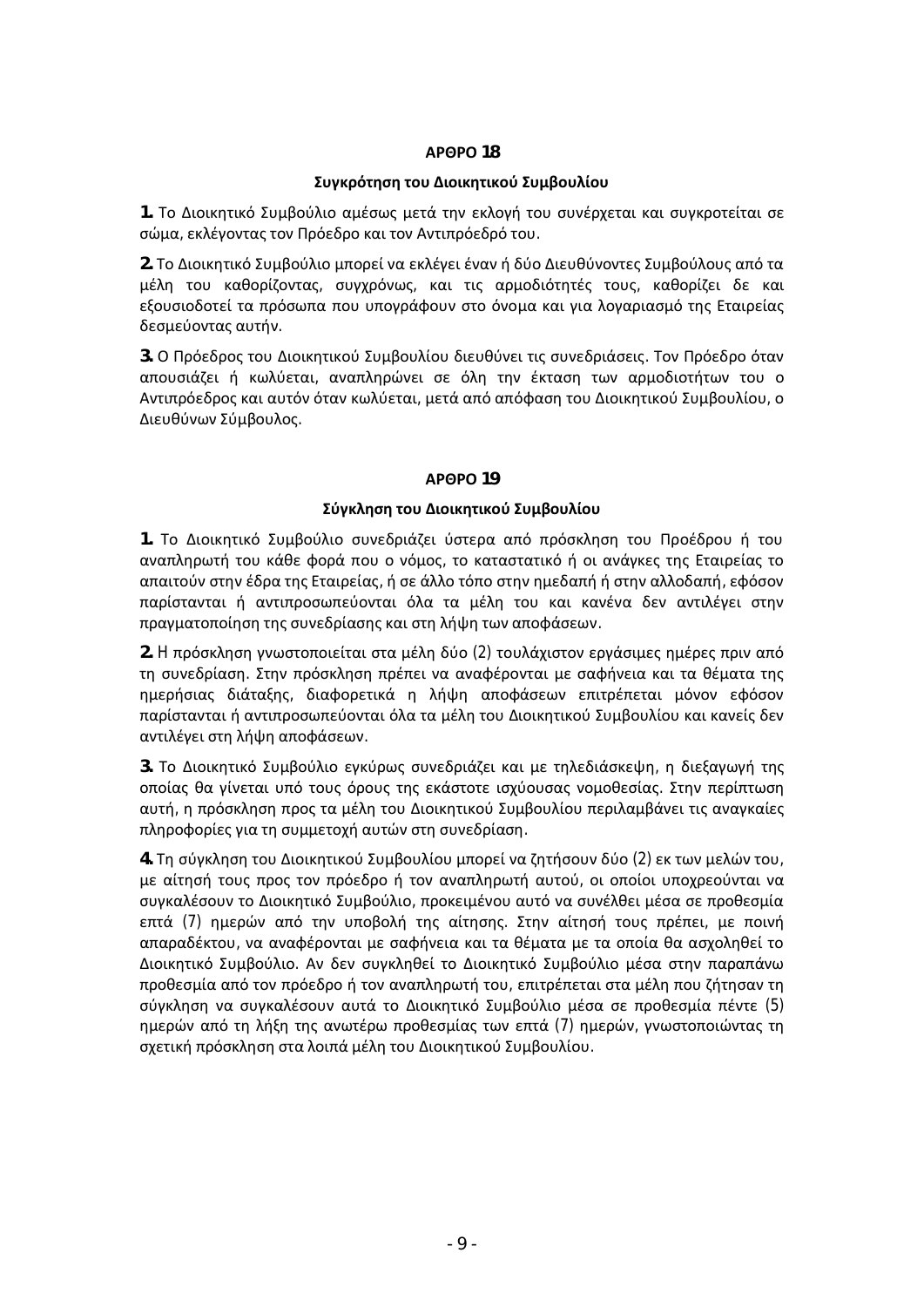### **Αντιπροσώπευση Μελών, Απαρτία, Πλειοψηφία**

1. Σε περίπτωση απουσίας συμβούλου, αυτός μπορεί να εκπροσωπείται από άλλο σύμβουλο, δυνάμει ρητής εξουσιοδότησης για τη συγκεκριμένη συνεδρίαση. Σε καμία περίπτωση δεν μπορεί ο ίδιος σύμβουλος να αντιπροσωπεύει περισσότερους από έναν συμβούλους.

2. Το Διοικητικό Συμβούλιο βρίσκεται σε απαρτία και συνεδριάζει έγκυρα, όταν παρευρίσκονται ή αντιπροσωπεύονται σ' αυτό το ήμισυ πλέον ενός των συμβούλων, οι <u>οποίοι πρέπει να είναι τουλάχιστον τρεις (3). Προς εξεύρεση του αριθμού της απαρτίας</u> παραλείπεται κάθε τυχόν κλάσμα που θα προκύψει.

3. Οι αποφάσεις του Διοικητικού Συμβουλίου λαμβάνονται με απόλυτη πλειοψηφία των παρόντων και αντιπροσωπευόμενων μελών του, εκτός εάν άλλως ορίζεται στο παρόν καταστατικό ή στις νόμιμες διατάξεις. Σε περίπτωση ισοψηφίας δεν υπερισχύει η ψήφος του Προέδρου του Διοικητικού Συμβουλίου.

### **ȰɆȺɆɃ 21**

### **Πρακτικά Διοικητικού Συμβουλίου**

1. Για τις συζητήσεις και τις αποφάσεις του Διοικητικού Συμβουλίου τηρούνται πρακτικά, καταχωρούνται δε περιληπτικά σε ειδικό βιβλίο που μπορεί να τηρείται και κατά το μηχανογραφικό σύστημα. Ύστερα από αίτηση μέλους του Διοικητικού Συμβουλίου ο Πρόεδρος υποχρεούται να καταχωρήσει στα πρακτικά ακριβή περίληψη της γνώμης του. Στο βιβλίο αυτό καταχωρείται επίσης κατάλογος των μελών που παρέστησαν ή αντιπροσωπεύθηκαν κατά τη συνεδρίαση.

2. Τα πρακτικά του Διοικητικού Συμβουλίου υπογράφονται από τον Πρόεδρο ή τον αναπληρωτή του. Αντίγραφα των πρακτικών του Διοικητικού Συμβουλίου εκδίδονται επίσημα από τον Πρόεδρο ή τον αναπληρωτή του, χωρίς να απαιτείται άλλη επικύρωσή τους.

### **ȰɆȺɆɃ 22**

### **Αποζημίωση Μελών του Διοικητικού Συμβουλίου**

1. Στα μέλη του Διοικητικού Συμβουλίου μπορεί να χορηγηθεί αποζημίωση, το ποσό της oποίας ορίζεται από την τακτική Γενική Συνέλευση με ειδική απόφαση.

2. Κάθε άλλη αμοιβή ή αποζημίωση των μελών του Διοικητικού Συμβουλίου ως συμβούλων βαρύνει την Εταιρεία αν εγκριθεί κατά ποσό για κάθε σύμβουλο με ειδική απόφαση της τακτικής Γενικής Συνέλευσης.

# **ȰɆȺɆɃ 23**

### **Απαγόρευση Ανταγωνισμού**

Aπαγορεύεται στα μέλη του Διοικητικού Συμβουλίου που μετέχουν με οποιονδήποτε τρόπο στη διεύθυνση της Εταιρείας καθώς και στους Διευθυντές της, να ενεργούν για δικό τους λογαριασμό ή για λογαριασμό τρίτων, πράξεις που υπάγονται σε έναν από τους σκοπούς που επιδιώκει η Εταιρεία ή να μετέχουν ως ομόρρυθμοι εταίροι ή ως μέλη Διοικητικού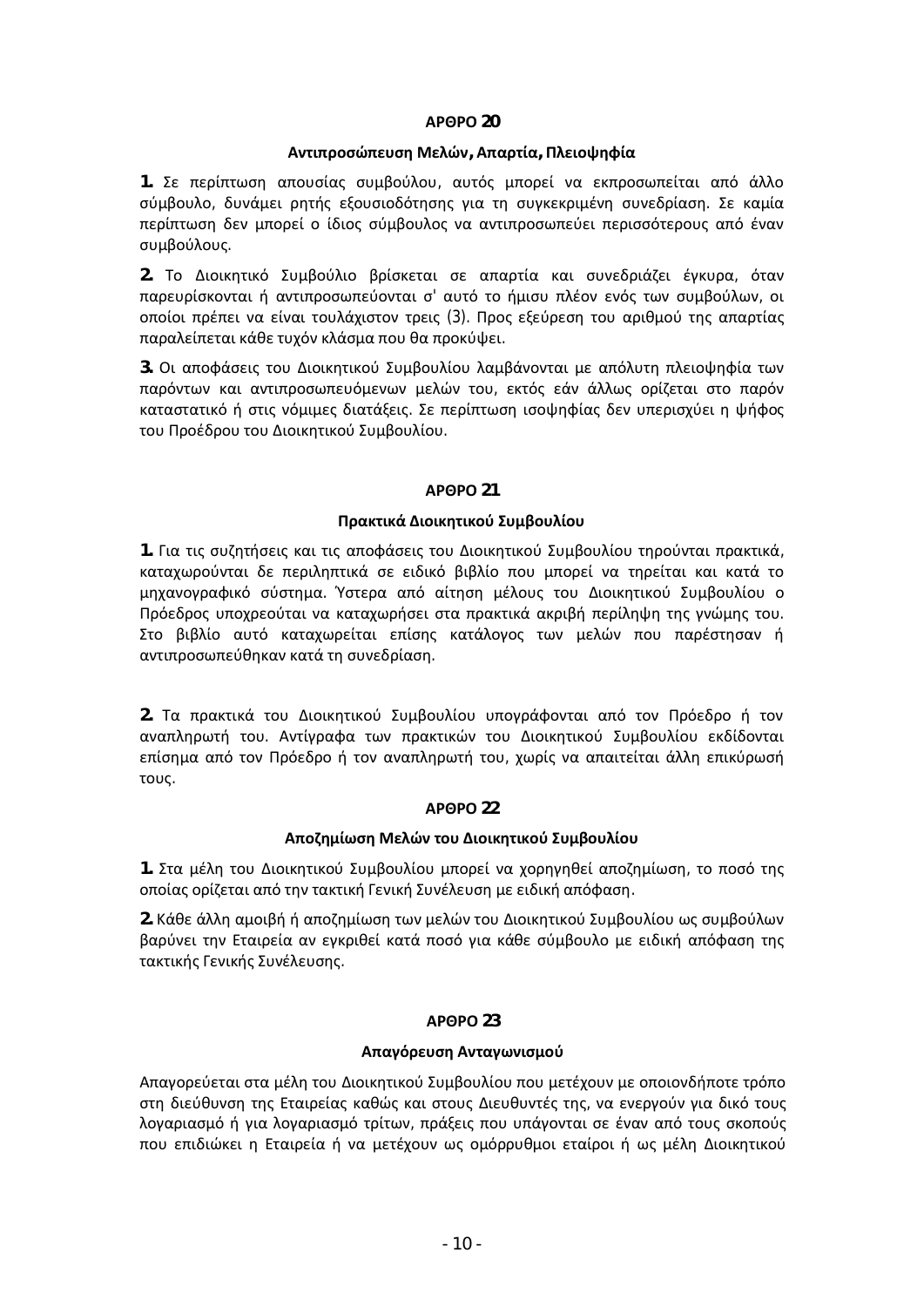Συμβουλίου σε προσωπικές ή κεφαλαιουχικές εταιρείες που επιδιώκουν τέτοιους σκοπούς, εκτός αν υπάρχει άδεια της Γενικής Συνέλευσης.

### **ȾȵɌȰȿȰȻɃɇɈ'**

### **ΕΛΕΓΧΟΣ**

# **ȰɆȺɆɃ 24**

### **Ελεγκτές**

1. Η τακτική Γενική Συνέλευση εκλέγει κάθε χρόνο νόμιμο ελεγκτή ή ελεγκτικό γραφείο, ορίζοντας και την αμοιβή τους. Δεν μπορούν να οριστούν ελεγκτές της Εταιρείας πρόσωπα από τα αναφερόμενα στην παράγραφο 1 του άρθρου 10 του κ.ν. 2190/1920, όπως ισχύει, υπάλληλοι της Εταιρείας ή συνδεδεμένης με αυτή Εταιρείας, δημόσιοι υπάλληλοι, υπάλληλοι νομικών προσώπων δημοσίου δικαίου, τραπεζών και επιχειρήσεων κοινής ωφέλειας.

2. Μέσα σε πέντε (5) ημέρες από τη συνεδρίαση της Γενικής Συνέλευσης που όρισε τους ελεγκτές, πρέπει να γίνει από την Εταιρεία ανακοίνωση προς αυτούς του διορισμού τους. Αν δεν αποποιηθούν το διορισμό αυτό μέσα σε προθεσμία πέντε (5) εργάσιμων ημερών, θεωρούνται ότι τον έχουν αποδεχθεί και έχουν όλες τις ευθύνες και υποχρεώσεις του άρθρου 2 Υποπαρ. Α.1 του Ν.4336/2015, όπως ισχύει.

3. Τα θέματα της διενέργειας του ελέγχου και της έκθεσης ελέγχου (περιεχόμενο, έκδοση, υπογραφή) ρυθμίζονται από τις εφαρμοστέες νόμιμες διατάξεις, όπως εκάστοτε ισχύουν.

4. Οι ελεγκτές δεν μπορούν να εκλεγούν για περισσότερες από πέντε (5) συνεχόμενες εταιρικές χρήσεις. Μεταγενέστερος επαναπροσδιορισμός δεν επιτρέπεται να λάβει χώρα, εάν δεν έχουν παρέλθει δύο (2) πλήρεις χρήσεις.

### **ȾȵɌȰȿȰȻɃȷ'**

### **ΕΤΗΣΙΕΣ ΟΙΚΟΝΟΜΙΚΕΣ ΚΑΤΑΣΤΑΣΕΙΣ ΚΑΙ ΔΗΜΟΣΙΕΥΣΕΙΣ**

### **ȰɆȺɆɃ 25**

### **ȵʏɲɿʌɿʃɼɍʌɼʍɻ**

Η εταιρική χρήση είναι δωδεκάμηνης διάρκειας, Αρχίζει την πρώτη (1η) Ιανουαρίου και λήγει την τριακοστή πρώτη (31η) Δεκεμβρίου κάθε ημερολογιακού έτους.

Εξαιρετικά η πρώτη εταιρική χρήση αρχίζει από τη νόμιμη σύσταση της Εταιρείας με την καταχώρισή της στο Γ.Ε.ΜΗ. και λήγει την 31<sup>η</sup> Δεκεμβρίου 2017.

### **ȰɆȺɆɃ 26**

### **Ετήσιες Οικονομικές Καταστάσεις**

Οι λογαριασμοί κλείνουν από το Διοικητικό Συμβούλιο που καταρτίζει στο τέλος κάθε εταιρικής χρήσης τις ετήσιες οικονομικές καταστάσεις της χρήσης που έληξε, τις οποίες υποβάλλει στην τακτική Γενική Συνέλευση για έγκριση. Οι ετήσιες οικονομικές καταστάσεις καταρτίζονται σύμφωνα με τις διατάξεις του ν. 4308/2014 περί Ελληνικών Λογιστικών Προτύπων και των άρθρων 42α και 43α του κ.ν. 2190/1920, όπως κάθε φορά ισχύουν, και εμφανίζουν με απόλυτη σαφήνεια την πραγματική εικόνα της περιουσιακής διάρθρωσης, της χρηματοοικονομικής θέσης και των αποτελεσμάτων χρήσης της Εταιρείας, θεωρούνται δε, εγκρίνονται και δημοσιεύονται σύμφωνα με τις νόμιμες διατάξεις.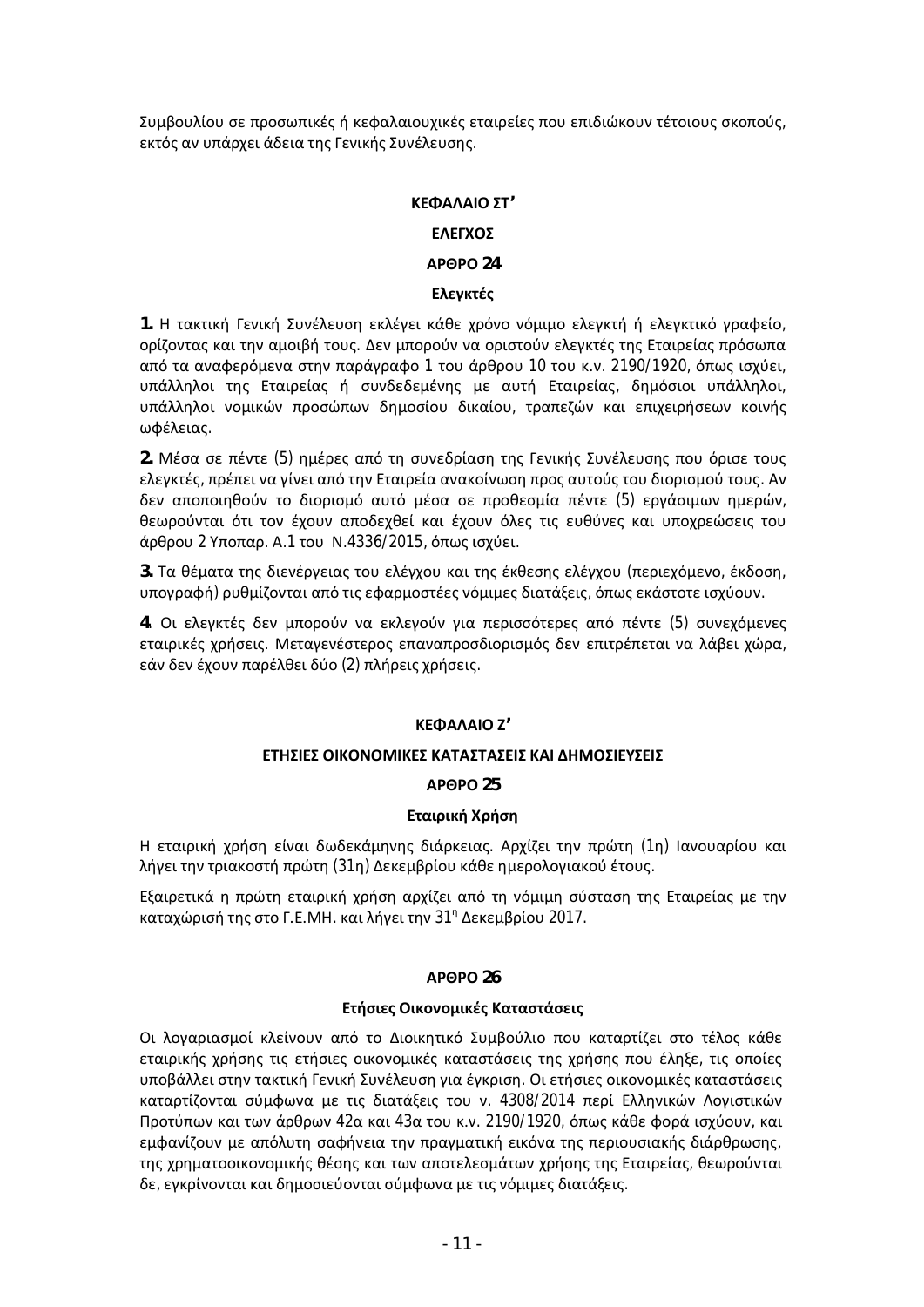### $\Delta$ ιάθεση Κερδών

Tα ετήσια καθαρά κέρδη της Εταιρείας διανέμονται ως εξής:

1. Το πέντε (5%) τοις εκατό των καθαρών κερδών τουλάχιστον κρατείται για το σχηματισμό τακτικού αποθεματικού σύμφωνα με τις διατάξεις του άρθ. 44 κ.ν. 2190/1920.

2. Aκολουθεί η διάθεση του ποσού που απαιτείται για την καταβολή του μερίσματος που προβλέπεται στο άρθρο 3 του α.ν. 148/1967, με την επιφύλαξη του άρθρου 44α του κ.ν. 2190/1920, όπως ισχύει.

3. Το υπόλοιπο που απομένει διατίθεται, μερικά ή ολικά, κατά τον τρόπο που θα αποφασίσει η Γενική Συνέλευση.

4. Το μέρισμα καταβάλλεται στους μετόχους μέσα σε δύο (2) μήνες από την απόφαση της τακτικής Γενικής Συνέλευσης που ενέκρινε τις ετήσιες οικονομικές καταστάσεις. Το Διοικητικό Συμβούλιο καθορίζει την ακριβή ημερομηνία καταβολής.

### **ȾȵɌȰȿȰȻɃȸ'**

### $\Lambda$ ΥΣΗ – ΕΚΚΑΘΑΡΙΣΗ

### **ȰɆȺɆɃ 28**

### **Λύση και εκκαθάριση της Εταιρείας**

1. Η Εταιρεία λύεται:

**α) Με την πάροδο του συμφωνημένου χρόνου διάρκειάς της σύμφωνα με το** άρθρο 4 του παρόντος καταστατικού, εκτός αν προηγουμένως αποφασιστεί από τη Γενική Συνέλευση η παράταση του χρόνου διάρκειάς της.

**β**) Με απόφαση της Γενικής Συνέλευσης των μετόχων που λαμβάνεται σύμφωνα με το άρθρο 12 του παρόντος καταστατικού.

**γ**) Όταν κηρυχθεί η Εταιρεία σε κατάσταση πτώχευσης.

 $\delta$ ) Με δικαστική απόφαση σύμφωνα με τα άρθρα 48 και 48<sup>α</sup> του κ.ν. 2190/1920.

2. Η συγκέντρωση όλων των μετοχών σε ένα πρόσωπο δεν αποτελεί λόγο για τη λύση της Εταιρείας.

3. Εκτός από την περίπτωση της πτώχευσης, τη λύση της Εταιρείας ακολουθεί η εκκαθάρισή της. Το Διοικητικό Συμβούλιο εκτελεί χρέη εκκαθαριστή μέχρι να διορισθούν δύο (2) εκκαθαριστές από τη Γενική Συνέλευση. Η εκκαθάριση διενεργείται και oλοκληρώνεται σύμφωνα με τις νόμιμες διατάξεις.

# **ȾȵɌȰȿȰȻɃȺ'**

### **ΓΕΝΙΚΕΣ ΔΙΑΤΑΞΕΙΣ**

### **ȰɆȺɆɃ 29**

1. **Όσα θέματα δεν ρυθμίζονται από το παρόν Καταστατικό ή δεν ρυθμίζονται κατά** διάφορο τρόπο στο ν. 4389/2016 (ΦΕΚ Α' 94) ή στο ν. 4001/2011 (ΦΕΚ Α' 179), ως έχουν τροποποιηθεί και ισχύουν, διέπονται από τις διατάξεις του κ.ν. 2190/1920.

2. Όπου στο παρόν καταστατικό γίνεται μνεία του κ.ν. 2190/1920, νοείται αυτός όπως τροποποιείται και εκάστοτε ισχύει.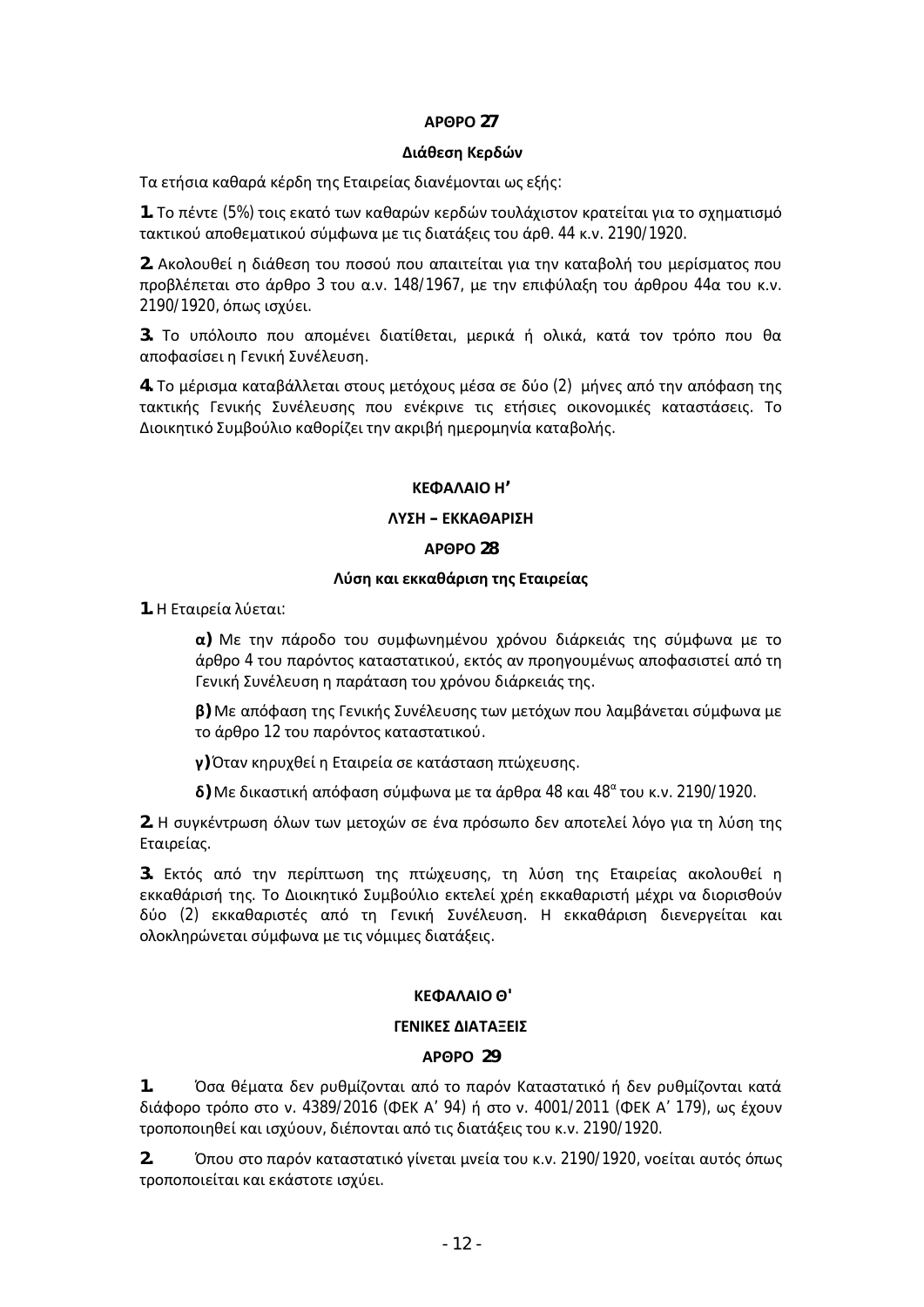#### **ȾȵɌȰȿȰȻɃȻ'**

#### **ɀȵɈȰȲȰɈȻȾȵɇ ȴȻȰɈȰɂȵȻɇ**

#### **ȰɆȺɆɃ 30**

#### Κάλυψη και Καταβολή Μετοχικού Κεφαλαίου

Το ιδρυτικό μετοχικό κεφάλαιο της Εταιρείας, όπως αναφέρεται στο άρθρο 5 του παρόντος καταστατικού, θα καλυφθεί εξολοκλήρου από τη Δημόσια Επιχείρηση Ηλεκτρισμού Α.Ε. με τον διακριτικό τίτλο ΔΕΗ Α.Ε.

#### **ȰɆȺɆɃ 31**

#### Eλεγκτές της πρώτης χρήσεως

Eλεγκτές της πρώτης εταιρικής χρήσεως ορίζονται:

### $T\alpha$ κτικοί:

1. ΠΑΤΕΡΟΜΙΧΕΛΑΚΗΣ ΒΑΣΙΛΕΙΟΣ του ΕΜΜΑΝΟΥΗΛ, πτυχιούχος ΑΣΟΕΕ, κάτοικος Aττικής, οδός Φωκίωνος Νέγρη αριθμ. 3, με Α.Δ.Τ. ΑΚ-788136/09.10.2013, ΑΦΜ 027782527, A.M.Σ.O.E.Λ. 14421, Ελληνικής Ιθαγένειας και Ελληνικής Υπηκοότητας,

**2. <b>ΤΡΙΜΠΟΝΙΑΣ ΠΑΝΑΓΙΩΤΗΣ ΤΟ**Υ ΒΑΣΙΛΕΙΟΥ, πτυχιούχος ΑΒΣΠ, κάτοικος Αττικής, oδός Φωκίωνος Νέγρη αριθμ. 3, με Α.Δ.Τ. X-688467/19.10.2004, ΑΦΜ 026927551, A.Μ.Σ.Ο.Ε.Λ. 14941 Ελληνικής Ιθανένειας και Ελληνικής Υπηκοότητας.

#### $A$ ναπληρωματικοί:

1. **ΕΥΘΥΜΙΑΔΗ ΣΟΦΙΑ του ΜΙΧΑΗΛ**, πτυχιούχος ΑΣΟΕΕ, κάτοικος Αττικής, οδός Φωκίωνος Νέγρη αριθμ. 3, με Α.Δ.Τ. ΑΕ-085248/07.02.2007, ΑΦΜ 077305590, A.Μ.Σ.Ο.Ε.Λ. 22111, Ελληνικής Ιθαγένειας και Ελληνικής Υπηκοότητας,

2. **ΣΑΒΑΔΗΣ ΙΩΑΝΝΗΣ του ΘΕΟΔΩΡΟΥ**, πτυχιούχος ΠΑΝΕΠΙΣΤΗΜΙΟΥ ΑΙΓΑΙΟΥ, κάτοικος Αττικής, οδός Φωκίωνος Νέγρη αριθμ. 3, με Α.Δ.Τ. ΑΙ 507706/05.03.2010, AΦΜ 109420388, A.M.Σ.O.E.Λ. 33391, Ελληνικής Ιθαγένειας και Ελληνικής Υπηκοότητας.

Οι παραπάνω ελεγκτές έχουν άδεια άσκησης οικονομολογικού επαγγέλματος από το Οικονομικό Επιμελητήριο Ελλάδος και έχουν όλες τις νόμιμες εκ του κ.ν. 2190/1920, όπως τροποποιήθηκε και ισχύει, προϋποθέσεις.

H αμοιβή του καθενός τακτικού ελεγκτή που θα χρησιμοποιηθεί θα καθοριστεί σύμφωνα με την σχετικά ισχύουσα δευτερεύουσα κανονιστική νομοθεσία.

#### **ȰɆȺɆɃ 32**

#### Σύνθεση πρώτου Διοικητικού Συμβουλίου

Το πρώτο Διοικητικό Συμβούλιο που θα διοικήσει την Εταιρεία μέχρι την πρώτη Τακτική Γενική της Συνέλευση, αποτελείται από τους:

1. **Σωμάκος Λάμπρος** του Λεωνίδα και της Μαρίνας, που γεννήθηκε στα Ιωάννινα, κάτοικος Ηλιούπολης, οδός Νυμφών αριθμ, 64, κάτοχος δελτίου ταυτότητας με αριθ. Π685966, και με Α.Φ.Μ. 012276996, Δ.Ο.Υ. Ηλιούπολης,